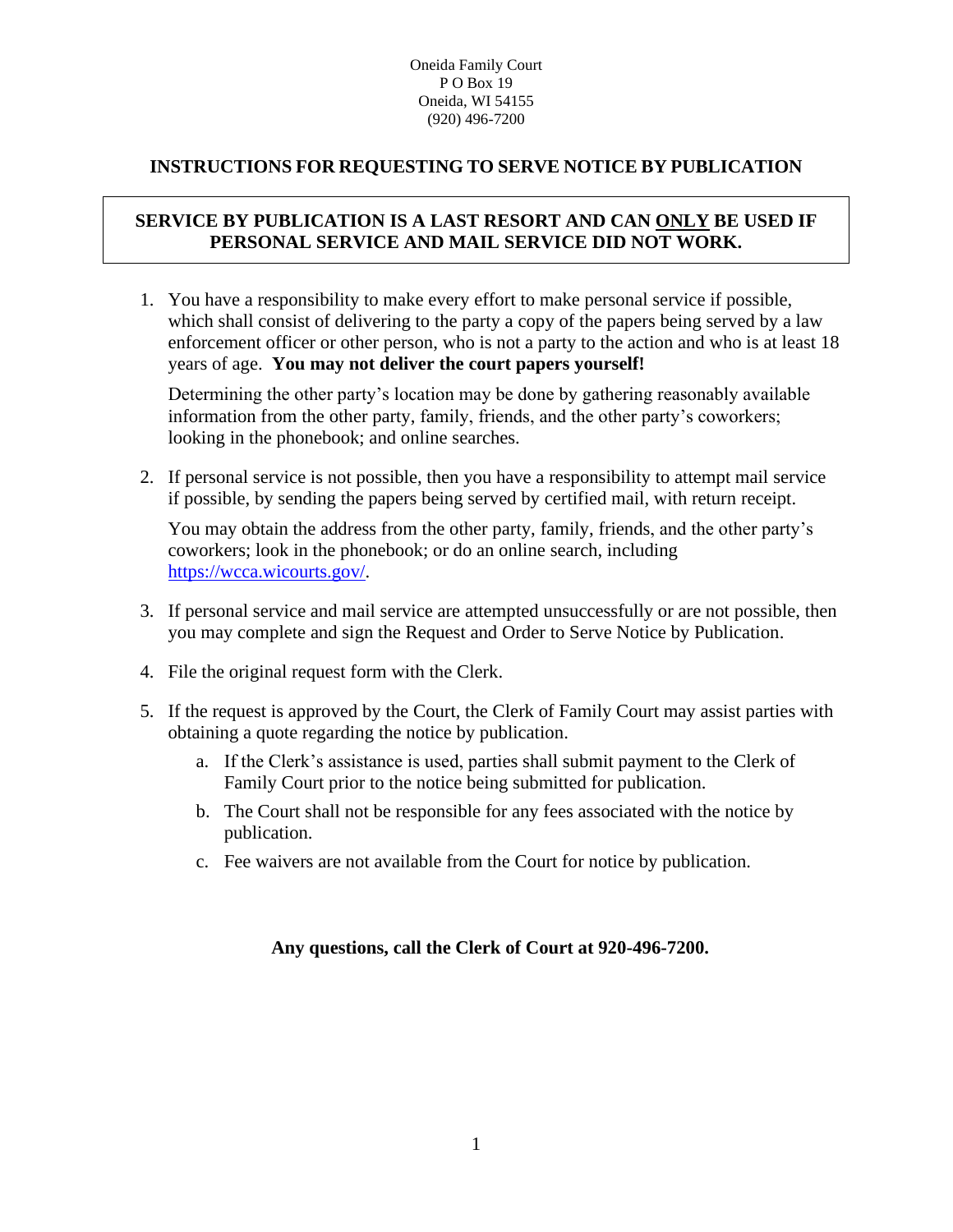Oneida Family Court PO Box 19 Oneida, WI 54155 (920) 496-7200

| <b>ONEIDA FAMILY COURT</b> |
|----------------------------|
|----------------------------|

**In re the matter of: \_\_\_\_\_\_\_\_\_\_\_\_\_\_\_\_\_\_\_\_, d.o.b. \_\_\_\_\_\_\_\_\_\_\_\_**

**Petitioner(s)**

**\_\_\_\_\_\_\_\_\_\_\_\_\_\_\_\_\_\_\_\_\_\_\_\_\_\_\_\_\_\_\_\_\_\_\_,** 

**\_\_\_\_\_\_\_\_\_\_\_\_\_\_\_\_\_\_\_\_\_\_\_\_\_\_\_\_\_\_\_\_\_\_\_,**

**v. Case No: \_\_\_\_\_\_\_\_\_\_\_\_\_\_\_**

**Respondent(s)**

#### **REQUEST AND ORDER TO SERVE NOTICE BY PUBLICATION**

Pursuant to 8 O.C. 803.5-6(c), I am requesting that the court allow me to complete service by publication. The other party cannot with reasonable diligence be served in any other manner specified in 8 O.C. 803.5-6 based on the declarations below:

\_\_\_\_\_\_\_\_\_\_\_\_\_\_\_\_\_\_\_\_\_\_\_\_\_\_\_\_\_\_\_\_\_\_\_\_\_\_\_\_\_\_\_\_\_\_\_\_\_\_\_\_\_\_\_\_\_\_\_\_\_\_\_\_\_\_\_\_\_\_\_\_\_\_\_\_\_\_\_.

\_\_\_\_\_\_\_\_\_\_\_\_\_\_\_\_\_\_\_\_\_\_\_\_\_\_\_\_\_\_\_\_\_\_\_\_\_\_\_\_\_\_\_\_\_\_\_\_\_\_\_\_\_\_\_\_\_\_\_\_\_\_\_\_\_\_\_\_\_\_\_\_\_\_\_\_\_\_\_.

- 1. I last saw or had contact with the other party as follows:
	- Date: \_\_\_\_\_\_\_\_\_\_\_\_\_\_\_\_\_\_\_\_\_\_\_\_\_\_\_\_\_\_\_\_\_\_\_\_\_\_\_\_\_\_\_\_\_\_\_\_\_\_\_\_\_\_\_\_.
	- Location: \_\_\_\_\_\_\_\_\_\_\_\_\_\_\_\_\_\_\_\_\_\_\_\_\_\_\_\_\_\_\_\_\_\_\_\_\_\_\_\_\_\_\_\_\_\_\_\_\_\_\_\_\_.
- 2. The last address that I have for the other party (city, state, zip) is:

3. The last work or business address that I have for the other party (city, state, zip) is:

\_\_\_\_\_\_\_\_\_\_\_\_\_\_\_\_\_\_\_\_\_\_\_\_\_\_\_\_\_\_\_\_\_\_\_\_\_\_\_\_\_\_\_\_\_\_\_\_\_\_\_\_\_\_\_\_\_\_\_\_\_\_\_\_\_\_\_\_\_\_\_\_\_\_\_\_\_\_\_\_

4. I attempted personal service as follows (if not possible, indicate why): \_\_\_\_\_\_\_\_\_\_\_\_\_\_\_\_\_\_\_\_\_\_\_

5. I attempted mail service as follows (if not possible, indicate why):

6. I have taken the following steps to try to find the other party (describe efforts including: contacting the other party; contacting family and friends; contacting the other party's coworkers; looking in the telephone book; and online searches, including social media):

\_\_\_\_\_\_\_\_\_\_\_\_\_\_\_\_\_\_\_\_\_\_\_\_\_\_\_\_\_\_\_\_\_\_\_\_\_\_\_\_\_\_\_\_\_\_\_\_\_\_\_\_\_\_\_\_\_\_\_\_\_\_\_\_\_\_\_\_\_\_\_\_\_\_\_\_\_\_\_.

\_\_\_\_\_\_\_\_\_\_\_\_\_\_\_\_\_\_\_\_\_\_\_\_\_\_\_\_\_\_\_\_\_\_\_\_\_\_\_\_\_\_\_\_\_\_\_\_\_\_\_\_\_\_\_\_\_\_\_\_\_\_\_\_\_\_\_\_\_\_\_\_\_\_\_\_\_\_\_\_

\_\_\_\_\_\_\_\_\_\_\_\_\_\_\_\_\_\_\_\_\_\_\_\_\_\_\_\_\_\_\_\_\_\_\_\_\_\_\_\_\_\_\_\_\_\_\_\_\_\_\_\_\_\_\_\_\_\_\_\_\_\_\_\_\_\_\_\_\_\_\_\_\_\_\_\_\_\_\_ .

□ See attached.

\_\_\_\_\_\_\_\_\_\_\_\_\_\_\_\_\_\_\_\_\_\_\_\_\_\_\_\_\_\_\_\_\_\_\_\_\_\_\_\_\_\_\_\_\_\_\_\_\_\_\_\_\_\_\_\_\_\_\_\_\_\_\_\_\_\_\_\_\_\_\_\_\_\_\_\_\_\_\_.

7. The whereabouts of the other party are unknown.

I ask this Court to enter an order permitting service by publication.

Dated this  $\_\_\_$  day of  $\_\_\_\_\_\_\_$ , 20 $\_\_\_\_\$ 

\_\_\_\_\_\_\_\_\_\_\_\_\_\_\_\_\_\_\_\_\_\_\_\_\_\_\_\_\_\_\_\_\_\_\_\_\_\_\_\_\_

\_\_\_\_\_\_\_\_\_\_\_\_\_\_\_\_\_\_\_\_\_\_\_\_\_\_\_\_\_\_\_\_\_\_\_\_\_\_\_\_\_

\_\_\_\_\_\_\_\_\_\_\_\_\_\_\_\_\_\_\_\_\_\_\_\_\_\_\_\_\_\_\_\_\_\_\_\_\_\_\_\_\_\_\_\_\_\_\_\_\_\_\_\_\_\_\_\_\_\_\_\_\_\_\_\_\_\_\_\_\_\_\_\_\_\_\_\_\_\_\_\_

Signature of Party

Name Printed